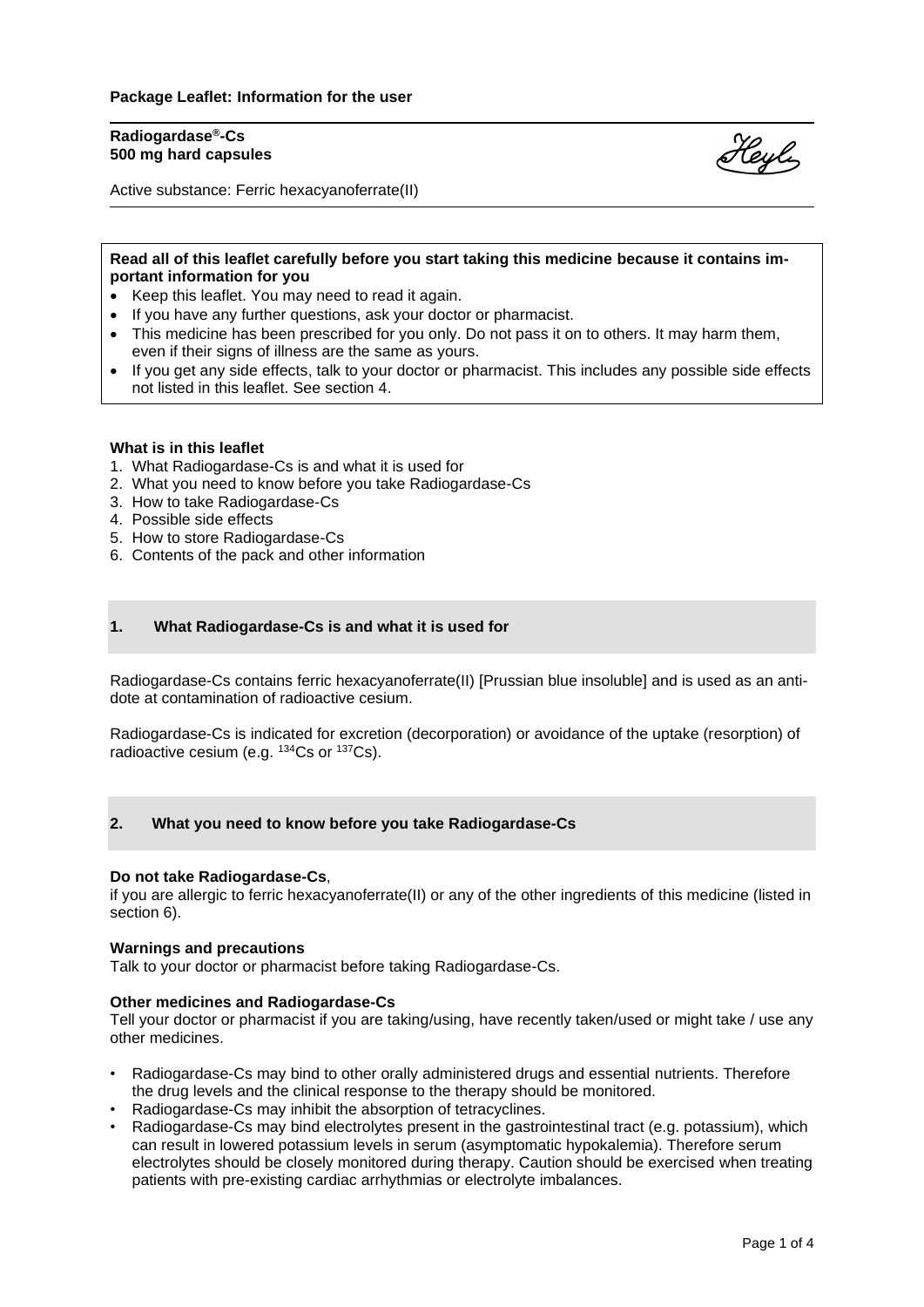• The co-administration of other radioeliminators does not affect the efficacy of Radiogardase-Cs for radioactive cesium.

# **Radiogardase-Cs with food, drink and alcohol**

No efffects are known so far. See also section 3.

## **Pregnancy and breast-feeding**

If you are pregnant or breast-feeding, think you may be pregnant or are planning to have a baby, ask your doctor or pharmacist for advice before taking this medicine.

There are no concerns about the use of Radiogardase-Cs during pregnancy and lactation. Since Radiogardase-Cs is practically not absorbed from the gastrointestinal tract, it does not pass the placental barrier and is not excreted into breast milk. However, radioactive cesium is transmitted as well to the unborn child as into breast milk. Therefore the risk of radioactive cesium is expected to be greater than the risk of a treatment with Radiogardase-Cs.

Radioactively contaminated mothers should not breast-feed in general.

#### **Driving and using machines**

No effects are known so far.

## **Radiogardase-Cs contains sodium.**

This drug contains less than 1 mmol (23 mg) of sodium per hard capsule, which means it is virtually "sodium-free".

## **3. How to take Radiogardase®-Cs**

Always take this medicine exactly as your doctor or pharmacist has told you. Check with your doctor or pharmacist if you are not sure.

## **Posology**

The dosage depends on the severity of the intoxication with radioactive cesium.

The recommended dose for adults, children and adolescents is:

- 6 to 40 hard capsules of Radiogardase-Cs [3 to 20 g ferric hexacyanoferrate(II)] orally each day. The daily dose should be distributed evenly over the 24-hour period (e.g. 3 x 6 hard capsules daily) in order to optimally interrupt the enterohepatic circulation of the radioactive cesium.
- In cases of acute intoxication, where the radioactive cesium is still present in the stomach or upper parts of the intestinal tract, an initial dose of at least 6 hard capsules [3 g ferric hexacyanoferrate(II)] should be given all at once.

# **Method of administration**

For oral use.

Please take the hard capsules with sufficient liquid (preferably a glass of drinking water).

If you cannot swallow the hard capsule, the capsules may be opened and the content may be taken mixed with food. Ferric hexacyanoferrate(II) (Prussian blue insoluble) may also be drunk dispersed in fluid (e.g. in warm water). This may result in blue discoloration of the mouth and teeth. If an oral use is not possible, the contents of the hard capsules can be suspended in water or a mannitol solution and administered by stomach or duodenal intubation.

The hard capsules should be taken with meals, since food stimulates bile secretion and the enterohepatic circulation (stimulation of cesium excretion).

#### **Duration of treatment**

Treatment with Radiogardase-Cs should be initiated as soon as possible. If Radiogardase-Cs is not available immediately, treatment is still effective and reasonable even after time has elapsed since exposure.

Treatment should continue for a minimum of 30 days and depends on the level of contamination and the judgement of the attending physician. Regular (weekly) checks of radioactivity in stool and urine are important, because the duration of the therapy depends on the detection of radiocesium in stool.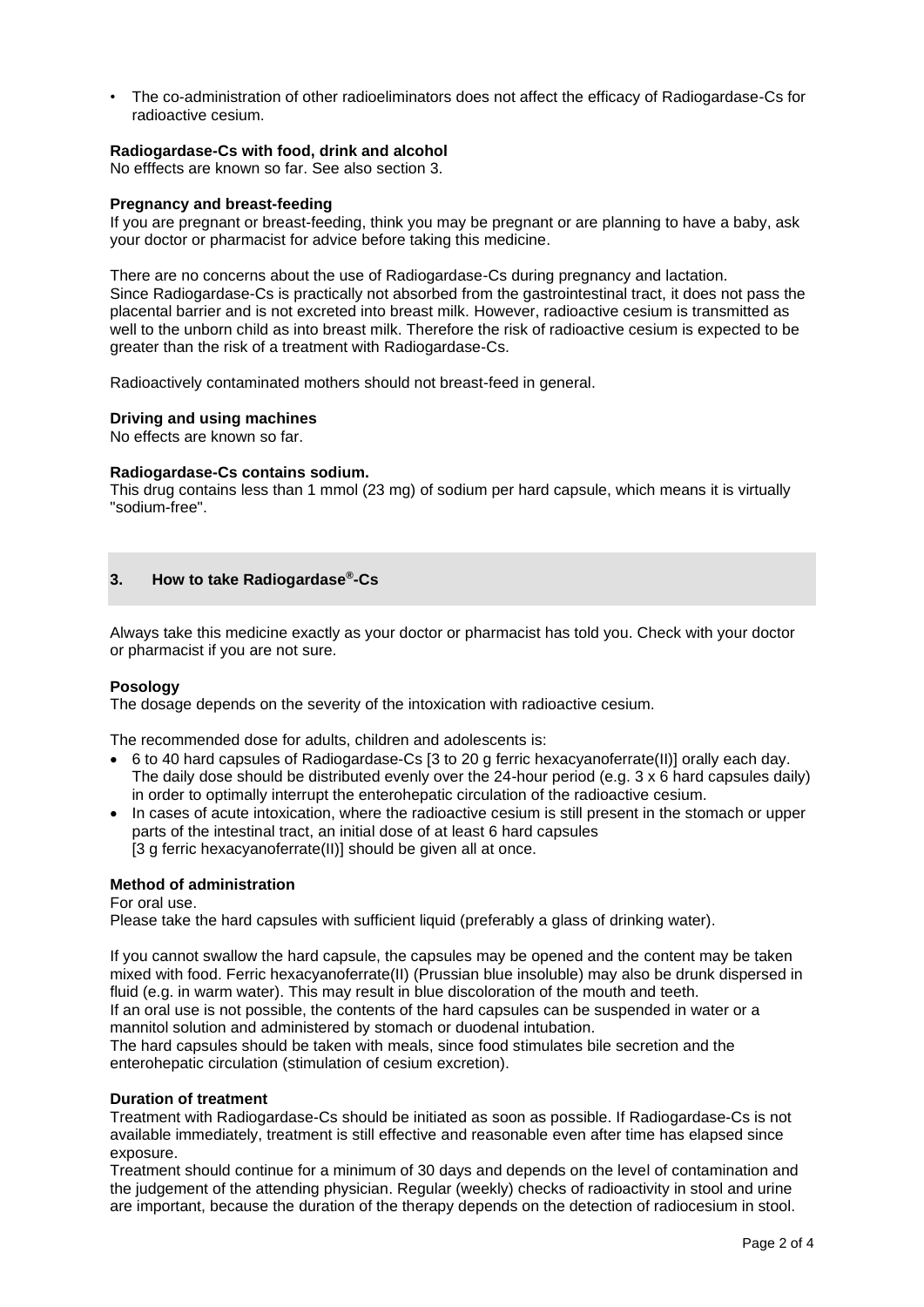The long biological half-life of radiocesium must be considered.When the internal radioactivity of cesium is substantially decreased the dosage of Radiogardase-Cs may be decreased to 2 to 4 hard capsules daily [1 to 2 g ferric hexacyanoferrate(II)] to improve gastrointestinal tolerance.

# **If you take more Radiogardase-Cs than you should**

Overdosing with Radiogardase-Cs is not known. Symptoms of overdose may be obstipation, obstruction, or severe decrease in electrolytes.

If you have accidentally taken twice your prescribed dose, this does not have any effects on the further intake, i.e. you take Radiogardase-Cs after that as usual.

# **If you forget to take Radiogardase-Cs**

The medication should be continued as usual. Do not take a double dose to make up for a forgotten dose. However, please take into account that Radiogardase-Cs only can work safely and sufficiently if it is taken regularly.

## **If you stop taking Radiogardase-Cs**

If the treatment is interrupted or ended prematurely, radiocesium that has not yet been excreted remains in the body and can lead to radiation damage. Please consult your doctor about this.

If you have any further questions on the use of this medicine, ask your doctor or pharmacist.

# **4. Possible side effects**

Like all medicines, this medicine can cause side effects, although not everybody gets them.

- The intake of Radiogardase-Cs can cause constipation. This may be treated with a high fiber diet or fiber based laxatives.
- High-dose therapy (20 g ferric hexacyanoferrate(II) per day) can cause non-specific gastrointestinal complaints.

Note: Dark coloration of the feces is harmless; it is due to the color of the active ingredient ferric hexacyanoferrate(II) [Prussian blue insoluble].

## **Reporting of side effects**

If you get any side effects, talk to your doctor or pharmacist. This includes any possible side effects not listed in this leaflet.

You can also report side effects directlyvia Bundesinstitut für Arzneimittel und Medizinprodukte, Abt. Pharmakovigilanz, Kurt-Georg-Kiesinger Allee 3, D-53175 Bonn, Website: www.bfarm.de. By reporting side effects you can help provide more information on the safety of this medicine.

# **5. How to store Radiogardase®-Cs**

Keep this medicine out of the sight and reach of children.

Do not use this medicine after the expiry date which is stated on the carton and label after "expiry date:". The expiry date refers to the last day of that month.

Do not store above 25 °C.

Do not throw away any medicines via wastewater (e.g., via toilet or washbasin). Ask your pharmacist how to throw away medicines you no longer use. These measures will help to protect the environment. You can find further information at **www.bfarm.de/arzneimittelentsorgung**.